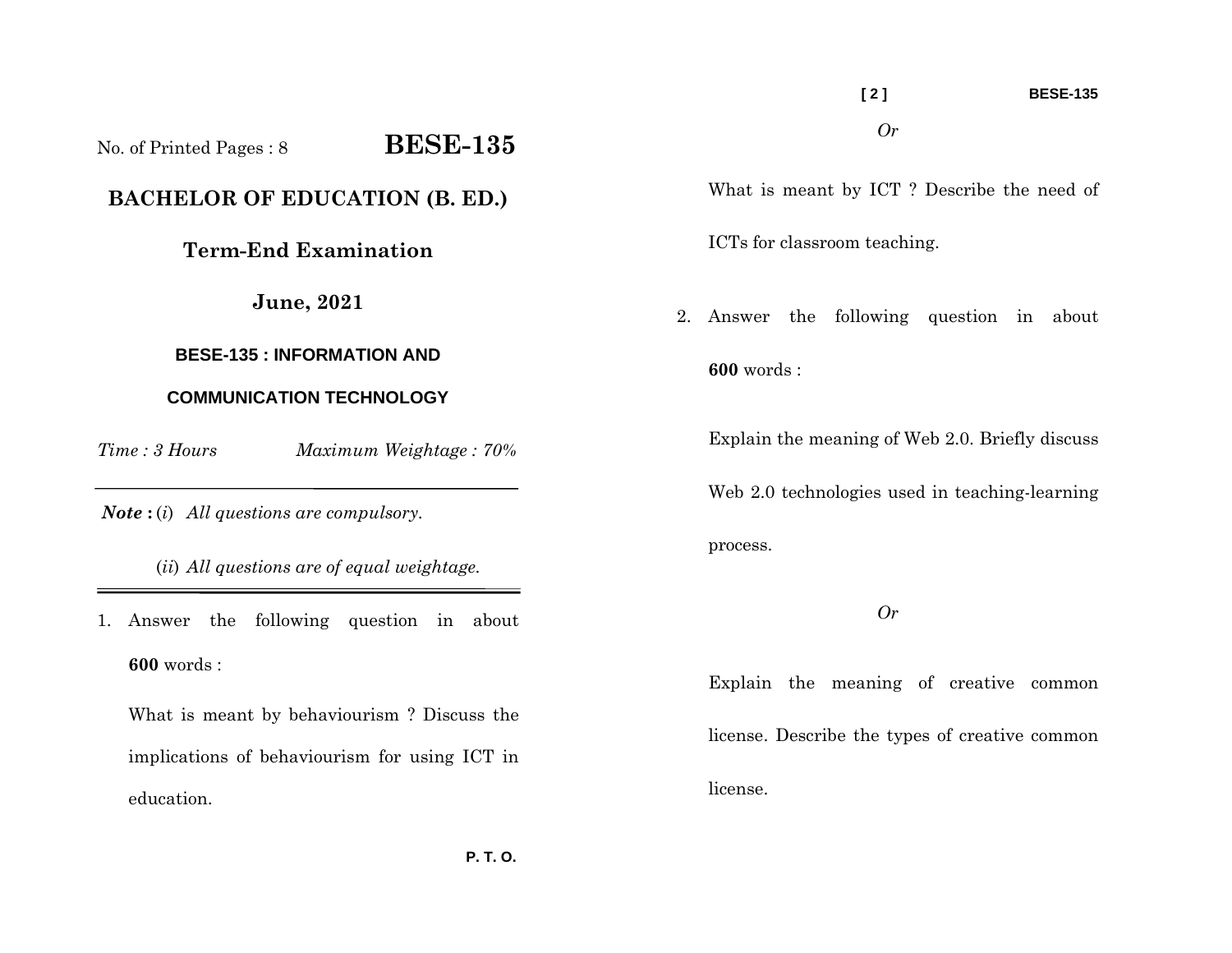## **[ 3 ] BESE-135**

- 3. Answer any *four* of the following questions in about **150** words each :
	- (a) Distinguish between hardware and software approaches to educational technology.
	- (b) Differentiate between digitized and nondigitized technology.
	- (c) Mention the steps in the selection of ICTs for classroom teaching.
	- (d) How is Intelligent Essay Assessor (IEA) used to assess essay type answers ?
	- (e) What is plagiarism ? Describe, briefly, softwares used to check plagiarism.
	- (f) What is WiKi ? Mention its strengths and limitations.
- **[ 4 ] BESE-135**
- 4. Answer the following question in about **600** words :

Suppose you are asked by the principal of your school to maintain different school records. Describe, with examples, how you can use ICTs to maintain school records ?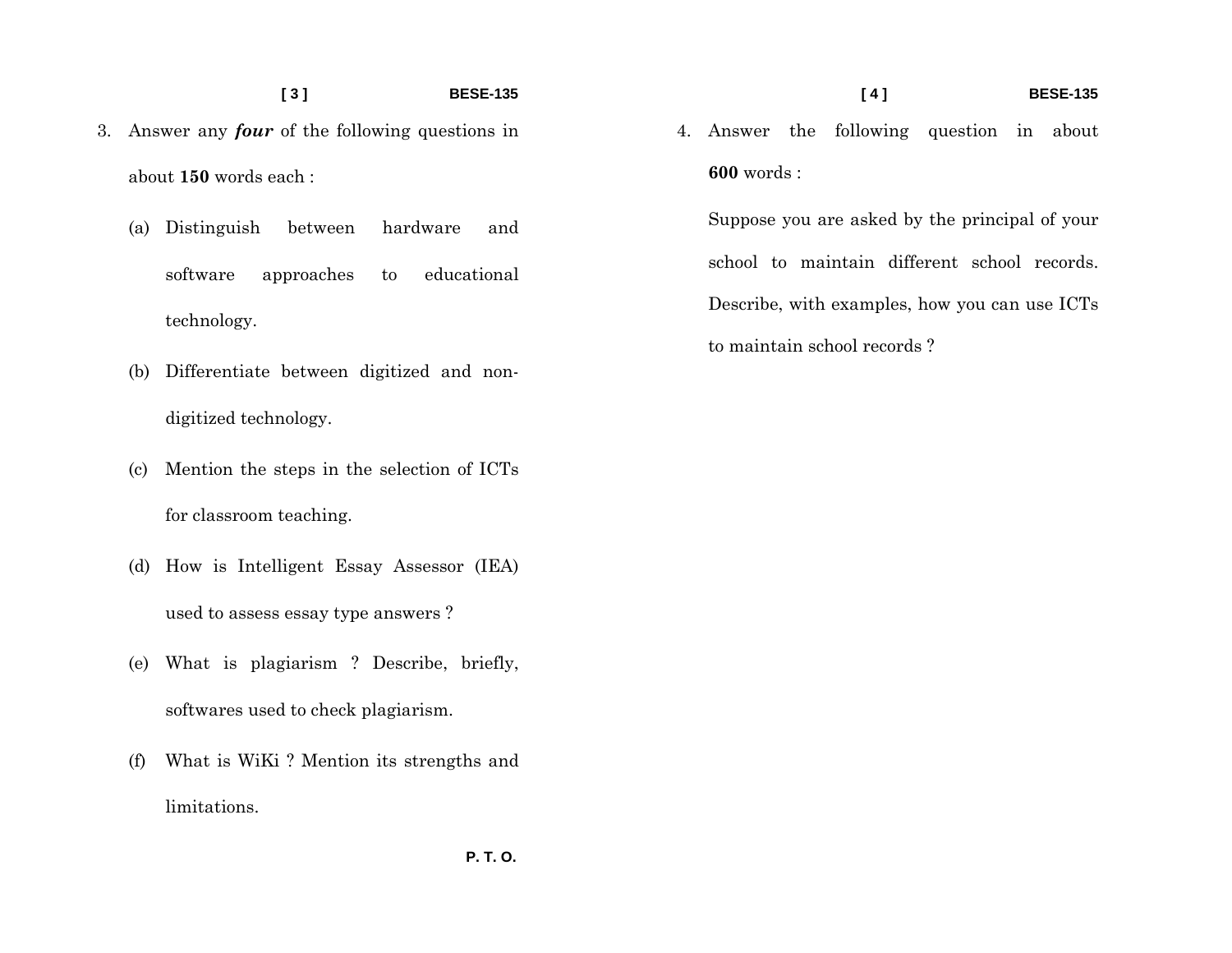| [5]                                                                                                                                                                             | <b>BESE-135</b> | [6]<br><b>BESE-135</b>                                                                                                                                                    |
|---------------------------------------------------------------------------------------------------------------------------------------------------------------------------------|-----------------|---------------------------------------------------------------------------------------------------------------------------------------------------------------------------|
| <b>BESE-135</b>                                                                                                                                                                 |                 | अथवा                                                                                                                                                                      |
| शिक्षा में स्नातक (बी.एड.)                                                                                                                                                      |                 | आई. सी. टी. का क्या अर्थ है ? कक्षाकक्ष शिक्षण हेतु                                                                                                                       |
| सत्रांत परीक्षा                                                                                                                                                                 |                 | आई. सी. टी. के उपयोग की आवश्यकता का वर्णन                                                                                                                                 |
| जून, $2021$                                                                                                                                                                     |                 | कोजिए।                                                                                                                                                                    |
| बी.ई.एस.ई.-135 : सूचना एवं संप्रेषण प्रौद्योगिकी<br>अधिकतम भारिता : 70%<br>समय : 3 घण्टे<br><i>नोट</i> : (i) सभी प्रश्न अनिवार्य हैं।<br>$(ii)$ सभी प्रश्नों की भारिता समान है। |                 | 2. निम्नलिखित प्रश्न का उत्तर लगभग 600 शब्दों में<br>दीजिए :<br>वेब 2.0 के अर्थ की व्याख्या कीजिए। शिक्षण-अधिगम<br>प्रक्रिया में वेब 2.0 तकनीकियों के प्रयोग की संक्षिप्त |
| निम्नलिखित प्रश्न का उत्तर लगभग 600 शब्दों में<br>दीजिए :<br>व्यवहारवाद का क्या अभिप्राय है ? शिक्षा में                                                                        |                 | चर्चा कीजिए।<br>अथवा                                                                                                                                                      |
| आई. सी. टी. के उपयोग पर व्यवहारवाद की                                                                                                                                           |                 | क्रियेटिव कॉमन लाइसेंस के अर्थ की व्याख्या कीजिए।<br>क्रियेटिव कॉमन लाइसेंस के प्रकारों का वर्णन कीजिए।                                                                   |
| उपादेयताओं की चर्चा कीजिए।                                                                                                                                                      |                 |                                                                                                                                                                           |